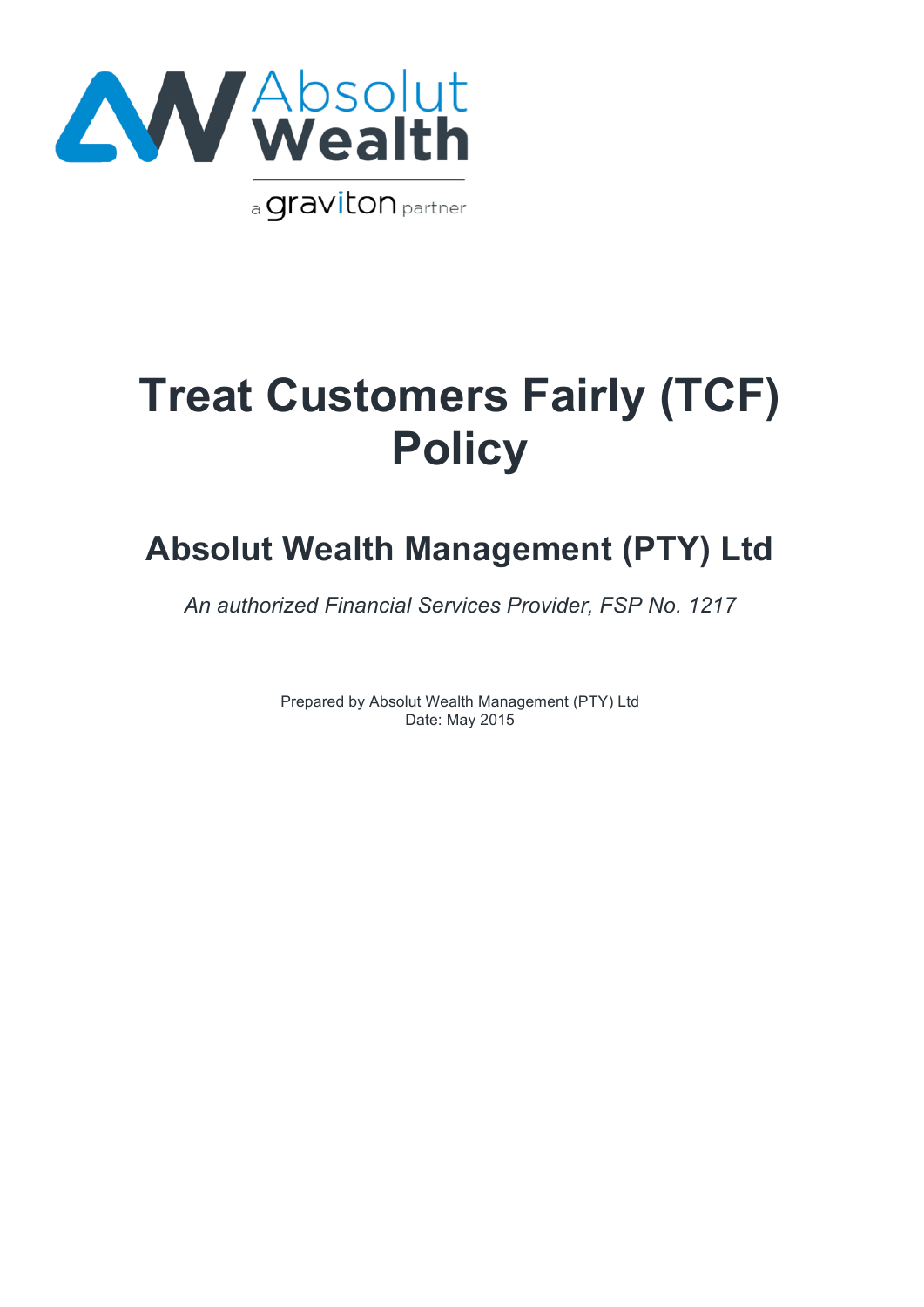#### **1. Policy Statement**

Absolut Wealth Management ensures clients are at the very heart of all that we do. We are fully committed to providing the highest standards of client service and advice.

Our customers are our most valuable asset and our aim is to ensure that we deliver a user-friendly, robust, reliable and cost-effective legal service. As a part of our overall approach we are fully committed to treating our clients fairly and as such, we endeavour to meet their expectations of high quality service.

Our Treating Customers Fairly (TCF) policy is centred around the guidance provided by the Financial Services Board (FSB) and our External Compliance Officers, to ensure we consistently deliver fair outcomes to our clients and take responsibility for the firm and staff (at all levels) providing an enhanced service quality to clients, based on a culture of openness and transparency. As a firm, we take the requirements of the FSB seriously, in particular, the requirement to treat customers (clients) fairly.

The FSB has outlined six key outcomes, which are central to the TCF initiative:

**Outcome 1:** Customers are confident that they are dealing with firms where the fair treatment of customers is central to the firm culture.

**Outcome 2:** Products and services marketed and sold in the retail market are designed to meet the needs of identified customer groups and are targeted accordingly.

**Outcome 3:** Customers are given clear information and are kept appropriately informed before, during and after the time of contracting.

**Outcome 4:** Where customers receive advice, the advice is suitable and takes account of their circumstances.

**Outcome 5:** Customers are provided with products that perform as firms have led them to expect, and the associated service is both of an acceptable standard and what they have been led to expect.

**Outcome 6:** Customers do not face unreasonable post-sale barriers to change product, switch provider, submit a claim or make a complaint.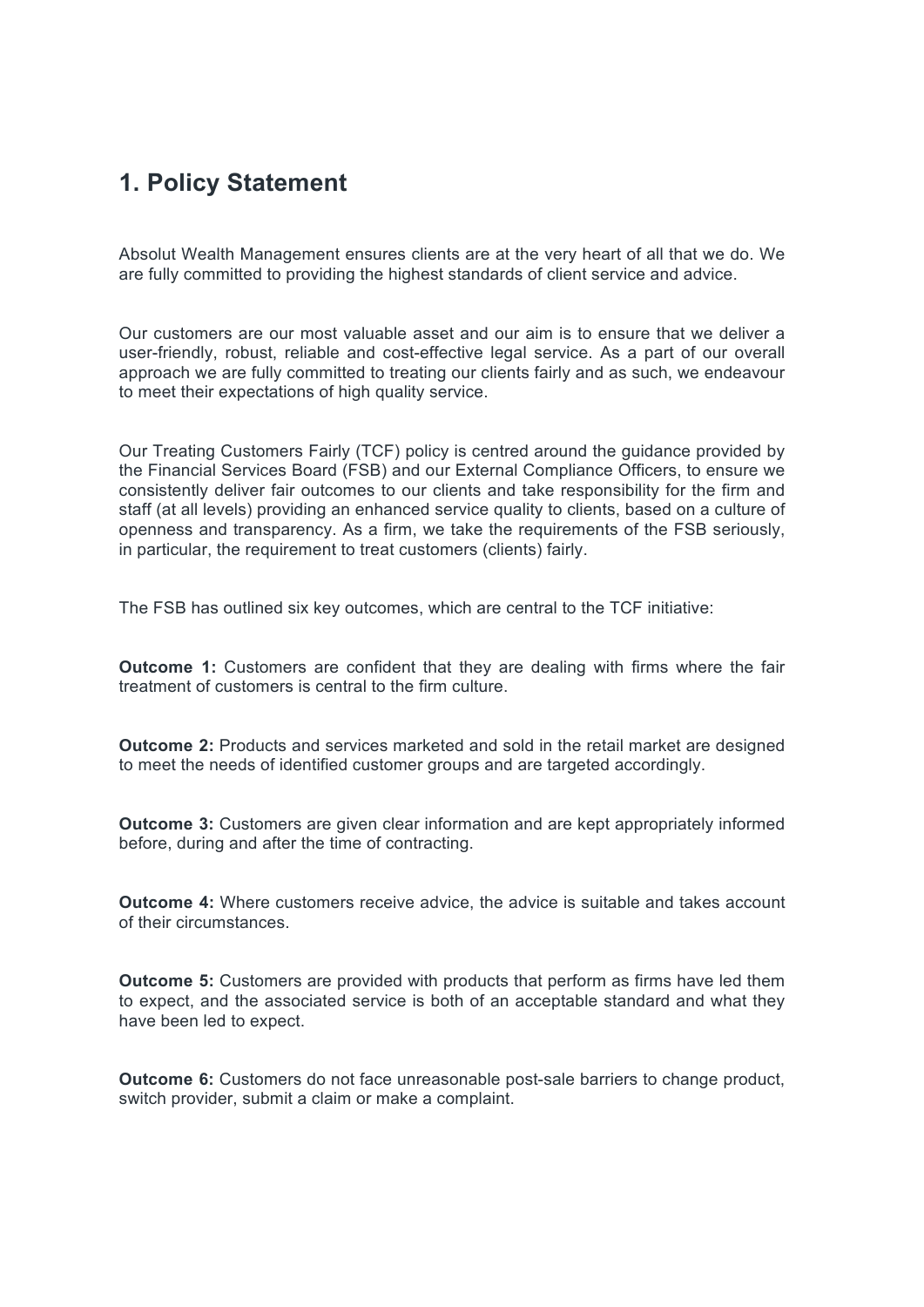

We have set out below how we aim to ensure these principles are embedded in our approach and culture for dealing with our clients.

#### **2. Our Service**

- We ascertain the appropriateness of the requested service for all new clients prior to accepting an instruction, ensuring it is in line with their knowledge and experience.
- We continually aim to understand the needs of our clients.
- We keep our clients fully informed in a clear and fair manner that is unambiguous and not misleading.
- We ensure our services are delivered with clarity and transparency and do not contain hidden conditions or rely on complex technical definitions.
- We make certain our clients understand the risks associated with our services at the outset of an instruction.
- We work hard to ensure that service and risk information remains clear and prominent at all times.
- In the event that there is a conflict of interest, we will inform our clients as soon as possible once we become aware of it.

#### *Figure 1: Regulatory Framework*